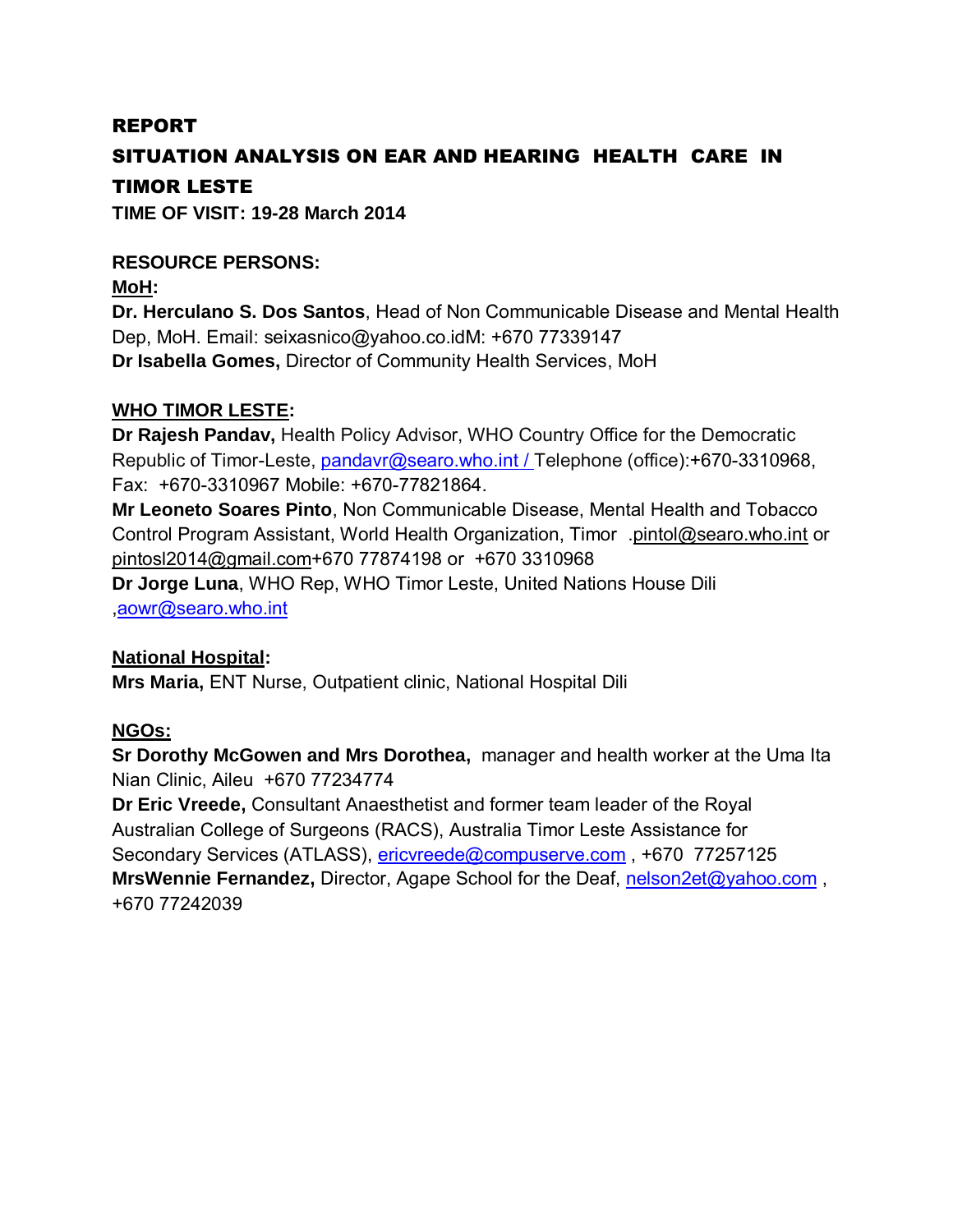#### **BACKGROUND**



 comprising of the easter half part of the island Timor, the nearby islands of Atauro and Jaco, and the enclave of Oecusse. The Oecusse enclave sits within the Western part of Timor island belonging to the Republic of Indonesia. Timor is also known as Timor Lorosa'e: the land of crocodil because of its shape and legend. The Democratic Republic of Timor Leste (RDTL), is a South East Asian nation

#### **Facts and Figures**

Population:1,114,000

Capital: Dili Thirteen Districts: Aileu, Ainaro, Baucau, Maliana, Cova-Lima, Dili, Ermera, Lautem, Liquica, Manatuto, Manufahi, Viqueque, and the special autonomous district Oecussi (Ambeno)

Independence : recognized internationally, 20 $<sup>th</sup>$  of May 2002</sup>

Official language: Tetum and Portugese (though, many elderly speak Indonesian)

 Government: Head of state is President Ramos Horta, Prime Minister is Kay Rala Xanana Gusmao

Timor-Leste is a lower-middle-income country. In 2010 it had a gross national income of 2220 United States dollars (US\$) per capita and a population of 1.1 million. In the same year, about 41% of the population earned less than US\$ 0.55 per day and therefore fell below the national "poverty line". Per capita expenditure on health care has been steadily increasing over recent years: from US\$ 18 in 2006 to US\$ 31 in 2010.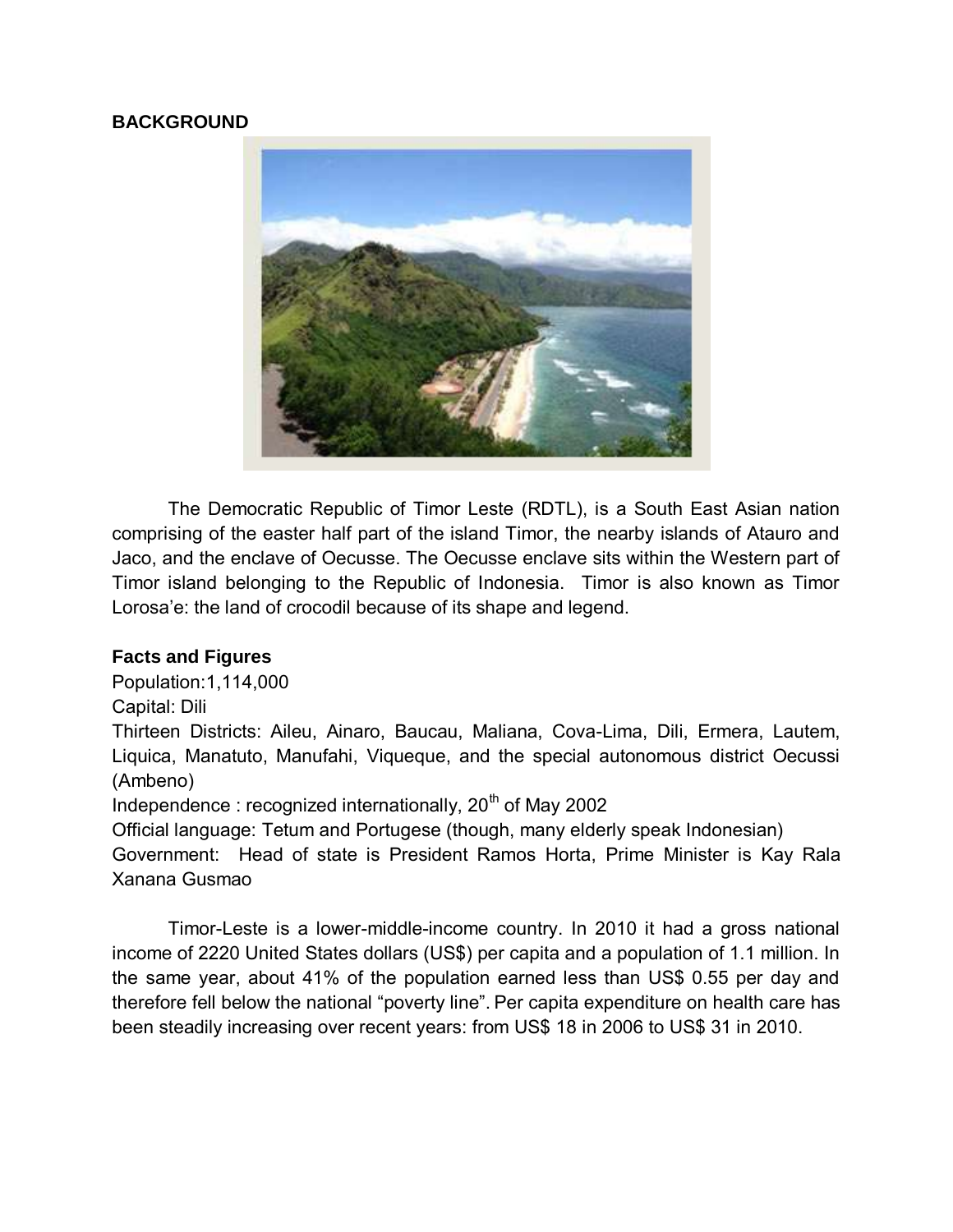#### **Statistics**

| Gross national income per capita (PPP international \$, 2012)                    | 6,230   |
|----------------------------------------------------------------------------------|---------|
| Life expectancy at birth m/f (years, 2011)                                       | 63/65   |
| Probability of dying under five (per 1 000 live births, 2012)                    | 57      |
| Probability of dying between 15 and 60 years m/f (per 1 000 population,<br>2011) | 259/224 |
| Total expenditure on health per capita (lntl \$, 2011)                           | 82      |
| Total expenditure on health as % of GDP (2011)                                   | 5.1     |

#### **Epidemiological Data**

 Epidemiological research for basic data of ear disease and / or hearing impairment, has never been conducted. There is some data in the documents of the Ministry of Health as follows:

 Maternal and Child Health Dept data: in under-five year old children being treated at the Health Centers, a total of 1080 girls and 988 boys were treated for ear disease. There is no further explanation, but we know that in this age group, acute and chronic supurative otitis media would probably be the most prominent disorder.

 From a census in 2010, there were 48,243 persons with disabilities, of which 20,593 had motoric, 29,488 had visual, 17,672 had hearing and 13,308 had mental disability. There was no other information regarding these figures.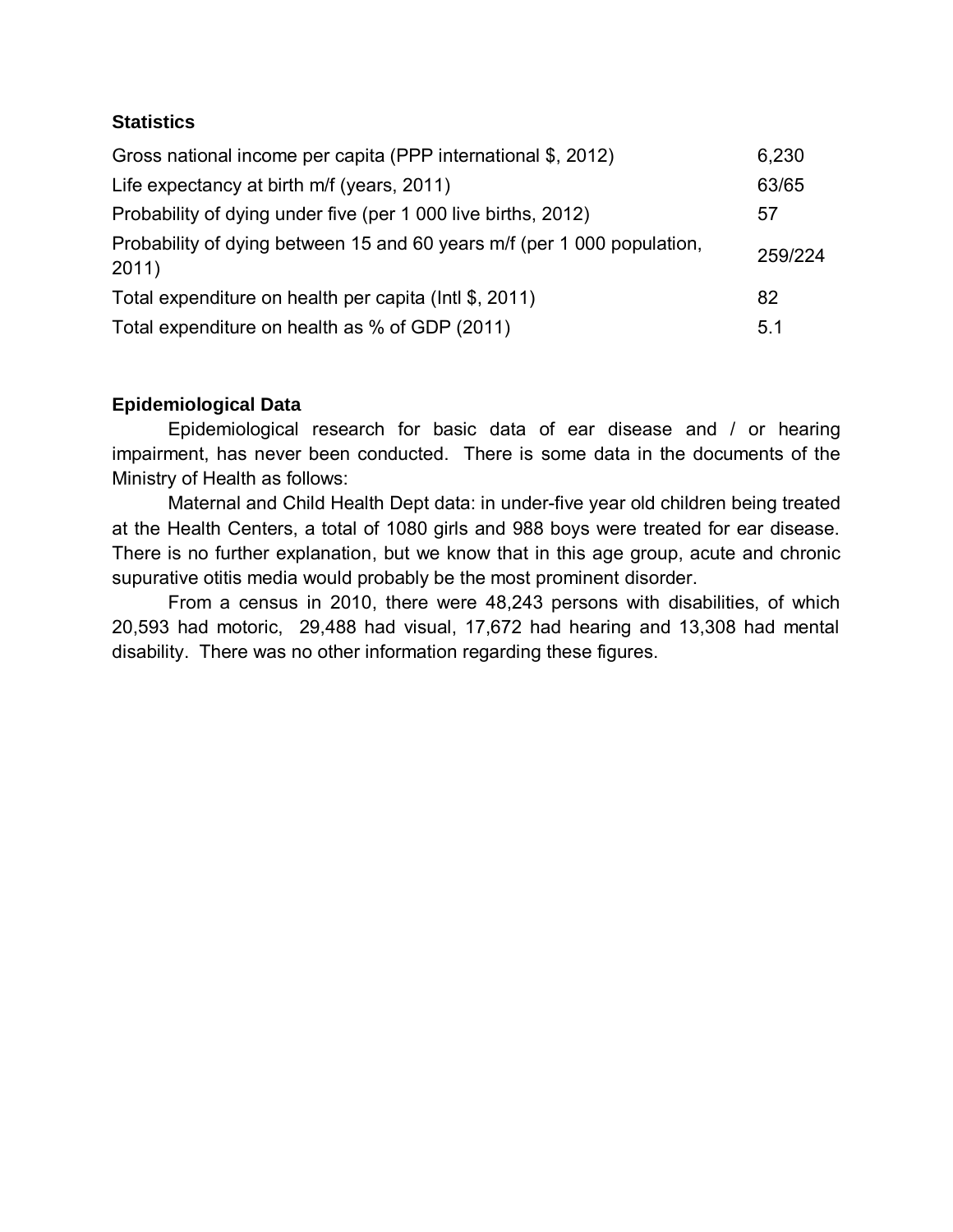#### **MINISTRY OF HEALTH**



 Communicable Disease and Mental Health. This position is directly under Dr. Ines T. da Silva Almeida, the Director for Disease Control. Together with the Directorate of Directorate of National Public Health. The latter is directly under coordination of the Director General of Health with four other Directorates. (see organogram attached). The key person at MoH is Dr Herculano S. Dos Santos, who is the Head of Non Community Health, Dr Isabel Maria Gomez, bothare under coordination of the

 hearing health program and the Sound Hearing 2030 initiative, and both have shown Both Dr Herculano and Dr Isabel have been discussing with me regarding the ear ad interest and sensitized to the need in the country.

#### **Human Resources**

- Universities spread out in all districts. 300 more fresh graduates will be graduating in the next few years. There is no medical council yet in Timor Leste. - General physicians: around 400 doctors newly graduated from Cuban
- - ENT doctors / Otolaryngologists: none, except one Cuban general ENT specialist consultant at the National Hospital in Dili
- One ENT nurse assisting the ENT specialist at the National Hospital Dili
- Audiologists: none
- - Audiology Nurse / Audiometrist: one ENT nurse in the National Hospital, and one audiometrists in Bacau provincial hospital and one audiometrist at the Parish Health Clinic in Aileu
- Special teachers for the Deaf: two teachers at the Agape School for the Deaf
- There are no Speech Therapists for the Deaf, Hearing Aid Technicians: none

#### **Governmental Health Service Delivery**

 Delivery of health services in Timor Leste is free. But medicines are limited at all levels of services, especially in rural areas. In many occasions, the patients have to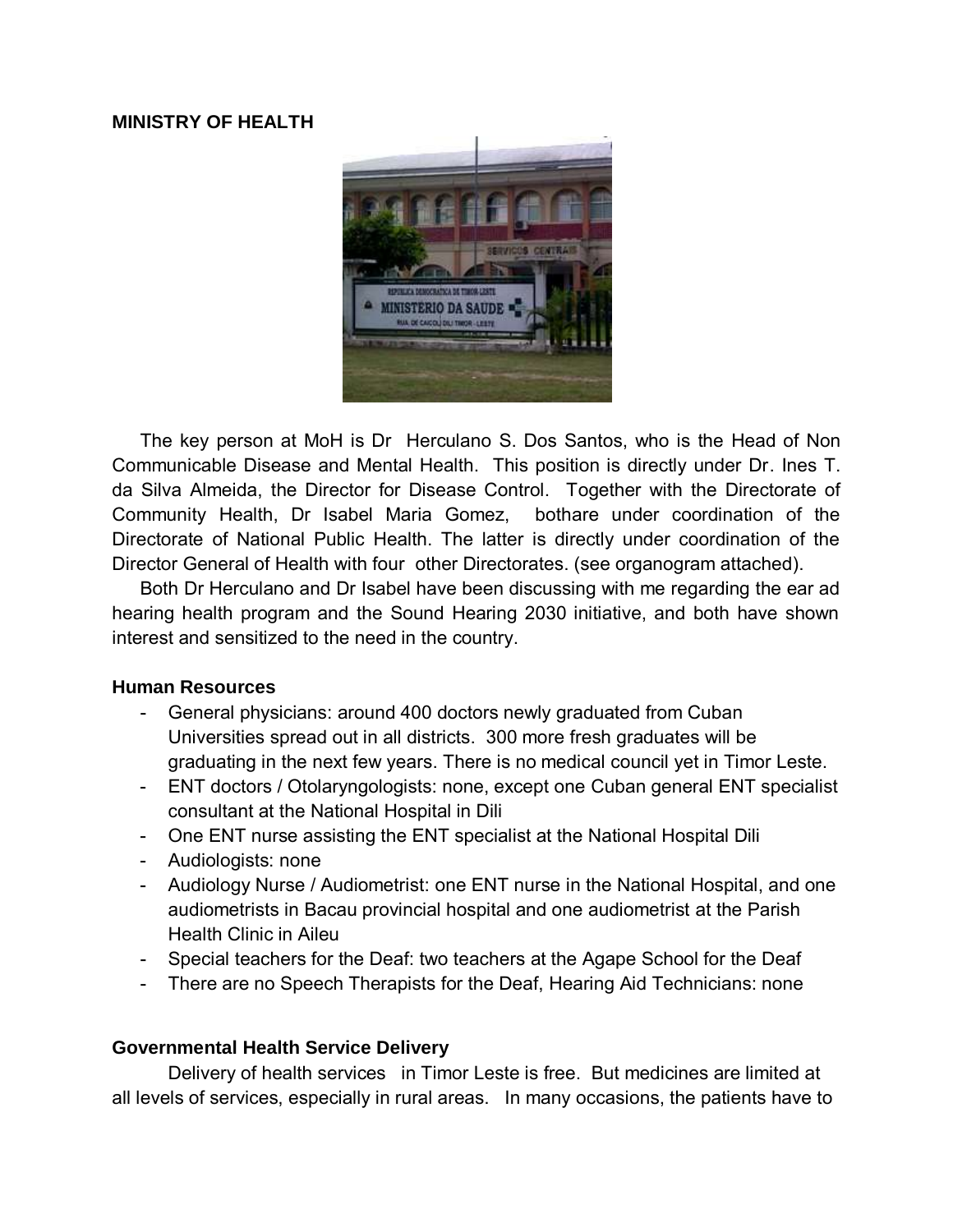only accessible to the capital inhabitants.<br>The levels of health services: pay for medicine from private pharmacies, which are only available in Dili and therefore

 million people. a. **National level**: the Dili National Hospital. The hospital is the only major healthcare facility in Timor-Leste, serving its growing population of over one

 There is an ENT outpatient clinic, with one Cuban ENT specialist, paid by the lamp, otoscope, and one old and never calibrated Audiometer. There is no government , assisted by one trained nurse. Equipment is very minimal: head microscopic set and the doctor does not perform any surgeries.

 working together with Timorese surgical team. An extensive range of surgeries – hernia repairs, caesarean sections, tumor excisions, hysterectomies are performed but no ear surgeries. Ear surgeries are performed at Bacau hospital, Also based at the hospital is the Royal Australasian College of Surgeons (RACS) two hours drive from Dili.

- b. **District level**: there are five District Health Centers / Hospitals, that act as first referral from the District health centres or posts
- posts. There are 66 government-owned community health centres, 42 maternity clinics and 193 health posts. Not all of the posts that do exist meet the Ministry of Health intends to place three doctors in each community health centre and one in doctors and in inefficient use of doctors' time. There are 400 new doctors c. **Sub-District level**: each of the 13 districts have several health clinics and health Health's minimum standards necessary to support a doctor. The Ministry of each health post meeting the minimum standards. The inadequate standards of many health units may eventually result in underemployment of some of the new graduated from Cuba who are now filling all the health centers and posts all over the country.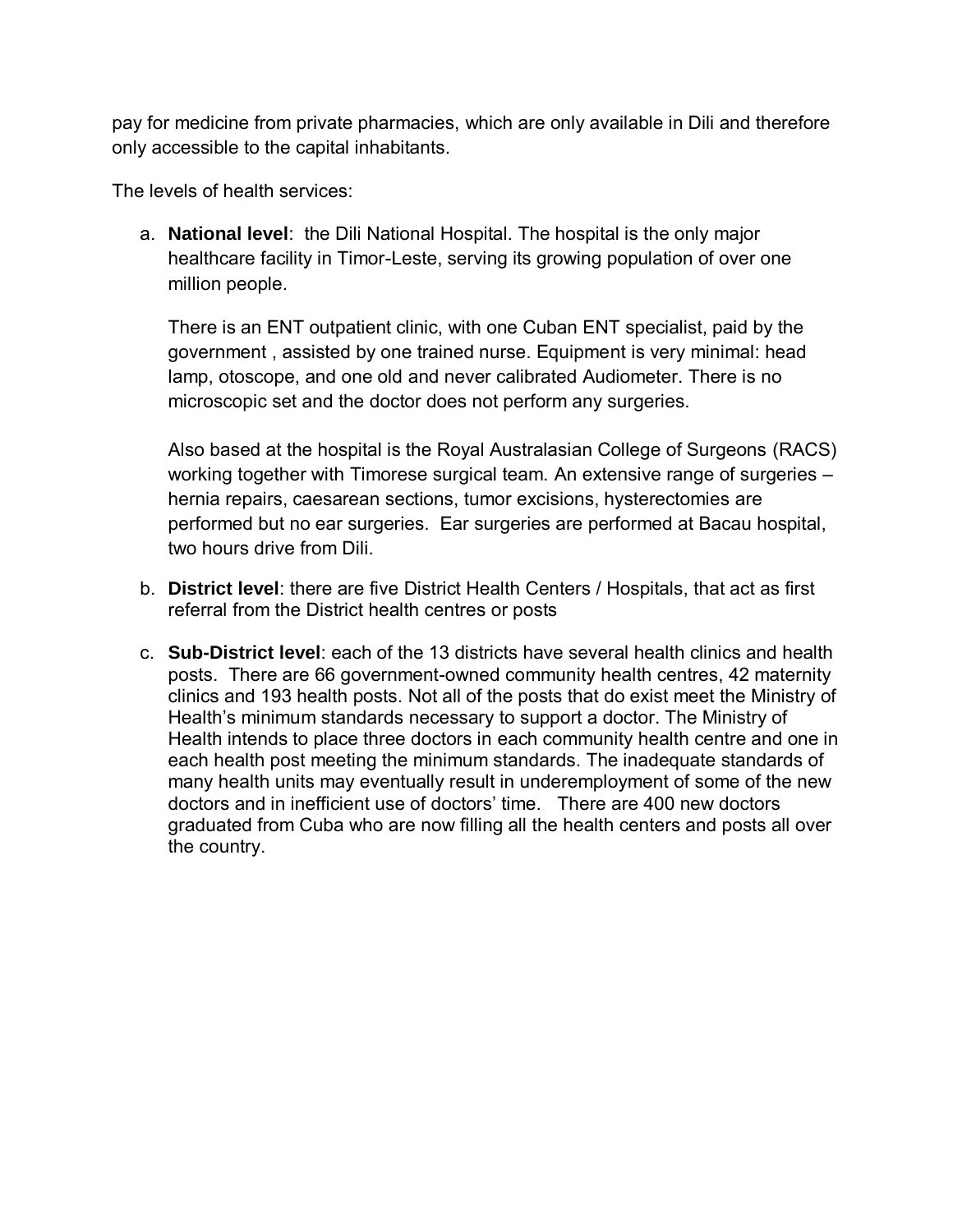#### **TRAINING FACILITIES**

# TRAINING FACILITIES<br>NATIONAL UNIVERSITY OF TIMOR-LESTE (UNTL)

In September 2010, for the first time eighteen Timorese medical students graduated as medical doctors from the National University. This batch was the first graduates of doctors trained in Cuba for six years and in Timor-Leste for one year. The ceremony, which was a historic moment for Timor-Leste health sector, was attended by the Prime Minister, President, Ministries, Parliamentarian members and also Dean from the School of Medicines of Cuba. Before posting these new doctors at the Community Health Centres in various districts, they were going through two-week orientation on health programmes of the Ministry of Health. WHO Country Office Timor-Leste was requested by the Ministry of Health to provide support and technical assistance to the orientation programme for these new doctors.

 President Fidel Castro and then Timor-Leste President Xanana Gusmao, in 2003, during the Non Aligned Nations Summit in Kuala Lumpur. Since then there were 700 Timorese sent to Cuba (in batches) to study medicines, around 200 Cuban doctors came to Timor-Leste provided health care services at districts health facilities, referral was attached to the National University of Timor-Leste. This faculty is managed by the Cuban Medical Brigade. At present, there are 150 medical students studying general medicine at UNTL here in Dili. The collaborative programme grew from a side meeting between then the Cuban hospitals and at National Hospitals, Dili. In addition, a newly created Faculty of Medicine

 Timorese students are being trained as public health officers, either in Timor-Leste – at the Universidade da Paz or the Universidade Dili – or in overseas institutions, mostly in Several hundred Timorese students are also being trained as nurses and midwives at Timor-Leste's National University or Institute of Health Science. Other Indonesia.

 There is a need and demand for specialist training and continuing professional most of them were put in the Ministry itself to hold administrative / managerial posts. Timor-Leste's National University – in collaboration with the Ministry of Health and the Royal Australasian College of Surgeons – already delivers postgraduate training in development. Only nine specialists were employed by the Ministry of Health in 2010 and general surgery, obstetrics, paediatrics, anaesthesia and internal medicine. After at least two years of service, doctors can enroll on this 18-month diploma course, which is seen as a pathway to specialization. The Ministry of Health is exploring possibilities for future international collaboration for specialist training with Cuba, Indonesia and several other countries.

Only one general doctor is at present in training for ENT specialization, at the Udayana University in Bali, Indonesia.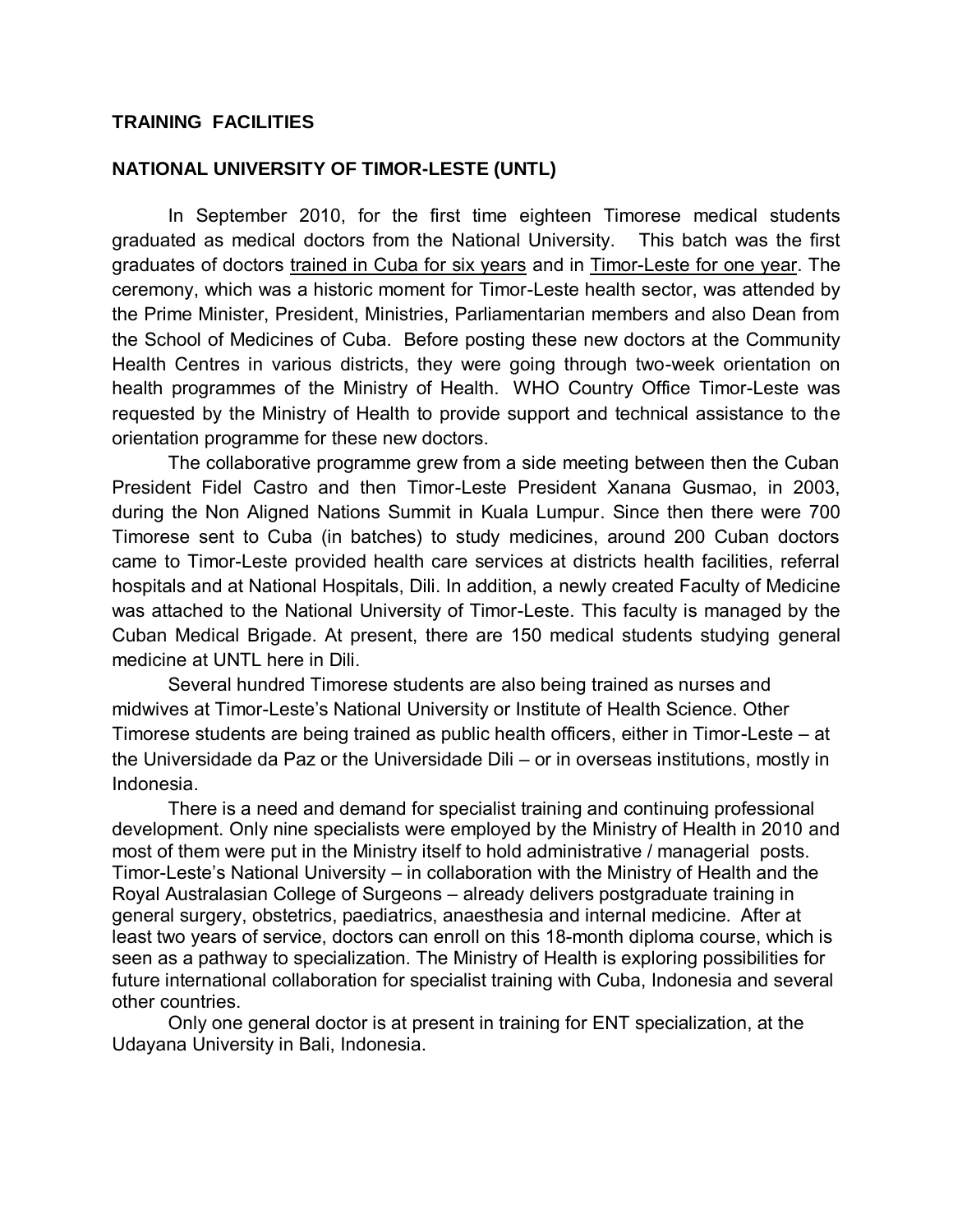#### **Church – Free Used Hearing Aids program a. "Uma Ita Nian" Parish health Clinic lead by the Maryknoll Sisters / Catholic**



This is a small clinic established in Aileu, a district city up in the mountains. The clinic has one full time general doctor, one part time midwife, one trained health worker and several administrative staff. Patients who come in the morning until afternoon, get free examination and medicine.

In the year 1998, an audiologist from Melbourne Australia known as "Dr Sam", has donated a second hand Audiometer to the clinic, and trained three health workers to perform audiometric tests, make ear cast for persons who are candidates, and fit hearing aids. Since then until now, the ear casts are sent to him in Melbourne, and he sends back a refurbished used hearing aid and ear mould to be fitted to the candidate. Around two to four candidates are fitted every year.

 Although in small amounts of people fitted, this is the one and only clinic with refurbished used hearing aids program in Timor Leste.

As volunteer consultant, I examined, treated and cleaned ears of around 30 patients at the Clinic, 20 patients at the Health Center, and 50 Elementary School children. Several cases of chronic suppurative otitis media were detected and treated as well as blocking cerumen , hearing loss in the aged and one case of a male youth with signs of noise induced hearing loss.

#### **b. PRIMARY EAR CARE PROJECT OF ATLASS BY THE ROYAL AUSTRALIAN COLLEGE OF SURGEONS , BAUCAU HOSPITAL.**

 (ATLASS II) is funded by the Australian Government and managed by the Royal The Australia Timor-Leste Program of Assistance for Secondary Services - Phase II Australasian College of Surgeons (RACS).

#### **NGOs**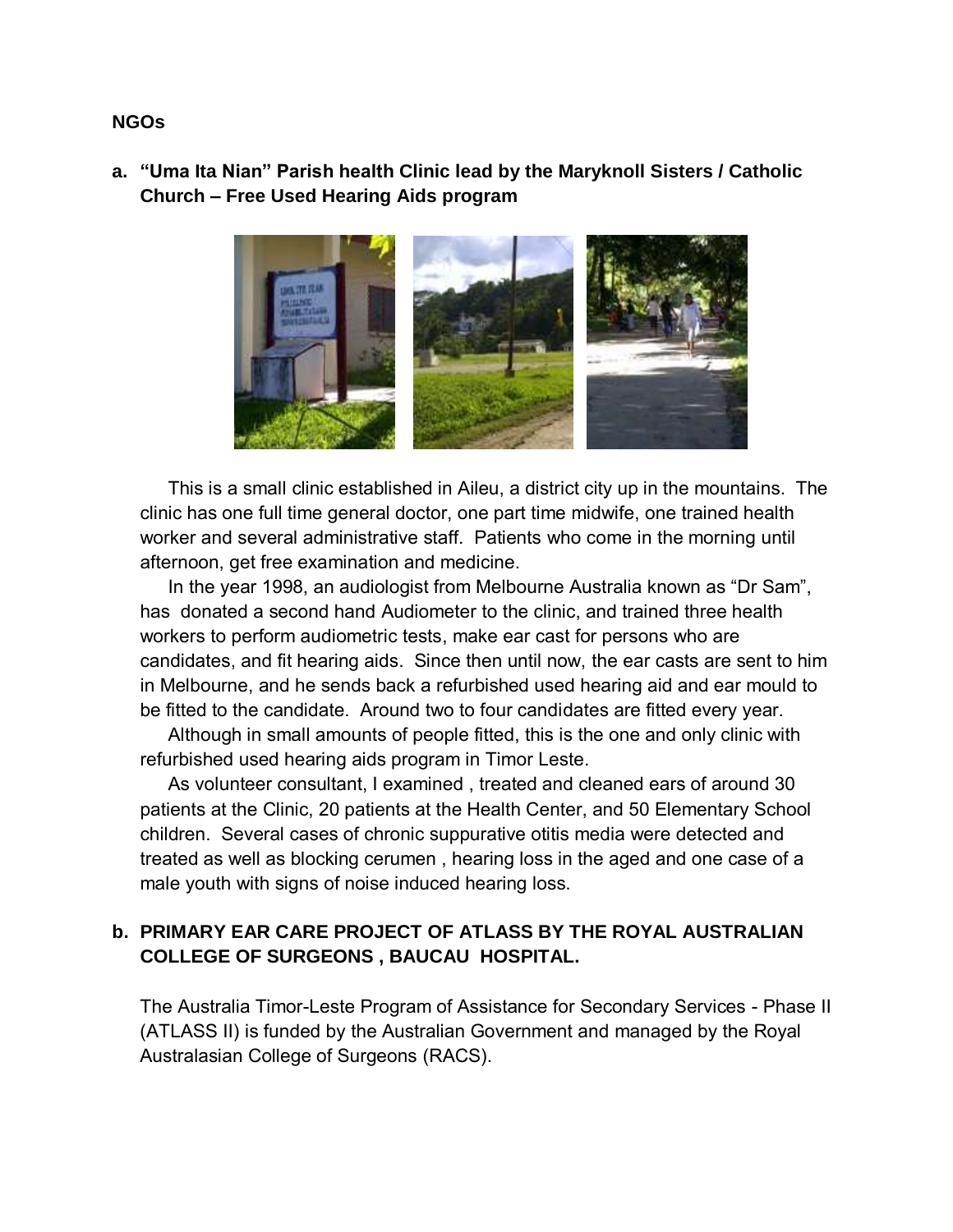ATLASS II Program Partners:<br>- Australian Government<br>- MoH TL

- Australian Government
- MoH TL
- National University of Timor Leste

 working in an outpatient clinic, allowing the public to have access to ear care services. This clinic allowed an efficient mechanism for the referral of patients to the visiting ENT surgeon team. The project has introduced clinic equipment such as head light, horn probes, alligator forceps, the use of suction and an audiometer. Since 2012 there have been 10 visits by RACS teams from Australia, 4 in Dili and 6 in Bacau. In 2012 ,92 ear surgeries, while in 2013, 29 ear surgeries were done. Bacau Clinic: a dedicated Timorese Primary Ear Care nurse was identified

 primary ear care was very important, and every district should have one or two special Primary ear care nurses. Until now several nurses have been trained in Viquegue, Los Palos and Mehera, this allowed primary ear care to expand to other districts around Bacau. have been translated into Tetun, using the WHO training modules. Besides ear care services, health promotion on ear care and keeping ears clean was given to school children and "mothers and babies groups". In January 2014, the Australian volunteer ear care nurse who gave the training sessions has departed. For the future, it is suggested to continue with the second phase in the Eastern districts. This depends on the availability of support from Australian government and, or, NGO and charity organizations like the Baldwyn Rotary Club in Australia. It was decided that training of community health center nurses in very basic For this training, several workbooks on basic ear health

#### **c. AGAPE SCHOOL FOR THE DEAF**

 This school is the first educational institute for the Deaf in Timor Lest, lead by MrsWennie Fernandez, the wife of a Phillipino missionary.

 The American Sign Language is used, while the local sign language has just begun to be described, and will be the first draft for the National Sign Language. Main educational / communication methods is signing and total communication.

 The age the school started is 6 years old. There are about students, none of them are wearing hearing aids.

The Agape School for the deaf is training adults in handicraft and organize merchandize to be sold at the Timor Plaza.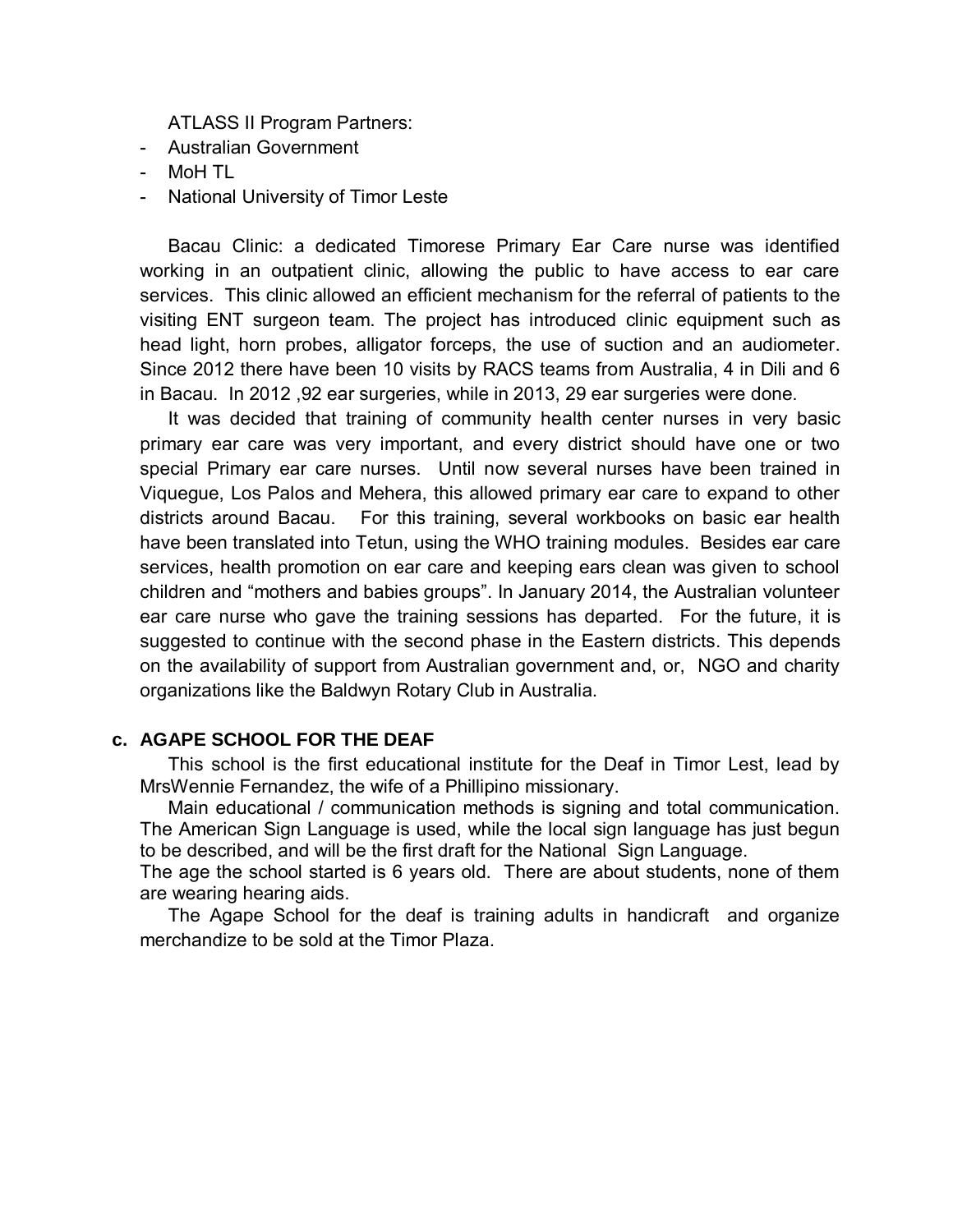#### **Other NGOs:**

#### **a. ASSERT (CBM SUPPORTED)**

 This is a NGO for disability, established in 2005 through the support of Timor Leste Government, Cambodia Trust and CBM . The program started the Lorosa'e rehabilitation centre in the capital of Timor Leste, to meet the demand for devices such as rehabilitation services such as physiotherapy and occupational therapy. Timor Lorosa'e Centre for Physical Rehabilitation (TLSPR), a orthopaedic devices such as prosthesis and orthoses and other

 disabilities are not only given services in the TLSPR but are also reached in the community. CBM also supported a TOT training last year, on the use of Prevention Toolkits in early identification and intervention of children with disabilities and the treatment of cerebral palsy. At the time of this visit the CBM officer has finished the work and left Dili. CBM has supported a CBR program to ensure that people with

#### **b. FRED HOLLOWS FOUNDATION FOR EYE CARE**

 Since 2005, The Foundation's sister organisation, The Fred Hollows Foundation New Zealand, has worked closely with the government of Timor- Leste to provide vital eye health services for the nation's one million inhabitants and to develop and implement a national eye health strategy.

 In collaboration with government and local partners a range of appropriate eye health services have been developed. The Foundation is working with the nation's Ministry of Health to develop a new 5-Year National Eye Health Strategy, repair district eye clinics, provide eye care equipment and supplies, and provide in-service training and equipment to Ministry of Health eye care nurses and technicians who work in remote eye clinics.

 The Foundation also completed the country's second national eye health survey in 2010, which will help refine the planning and delivery of services in Timor-Leste over the next five years.

 The Foundation's long-term goal is to provide ongoing support to the government and its local partners, helping them to establish a comprehensive and sustainable national eye health program that address the major causes of blindness and low vision.<br>Programs:

- - Perform 478 cataract operations and 2,804 other sight saving or improving interventions
- Train 14 clinic support staff and 46 community health workers
- Screen 10,819 people
- - Construct, renovate or upgrade eight facilities including a new national eye centre in Dili
- Deliver \$25,305 worth of medical equipment.

 creating an effective and sustainable eye health program in Timor-Leste and The opening of the National Eye Centre is a significant step towards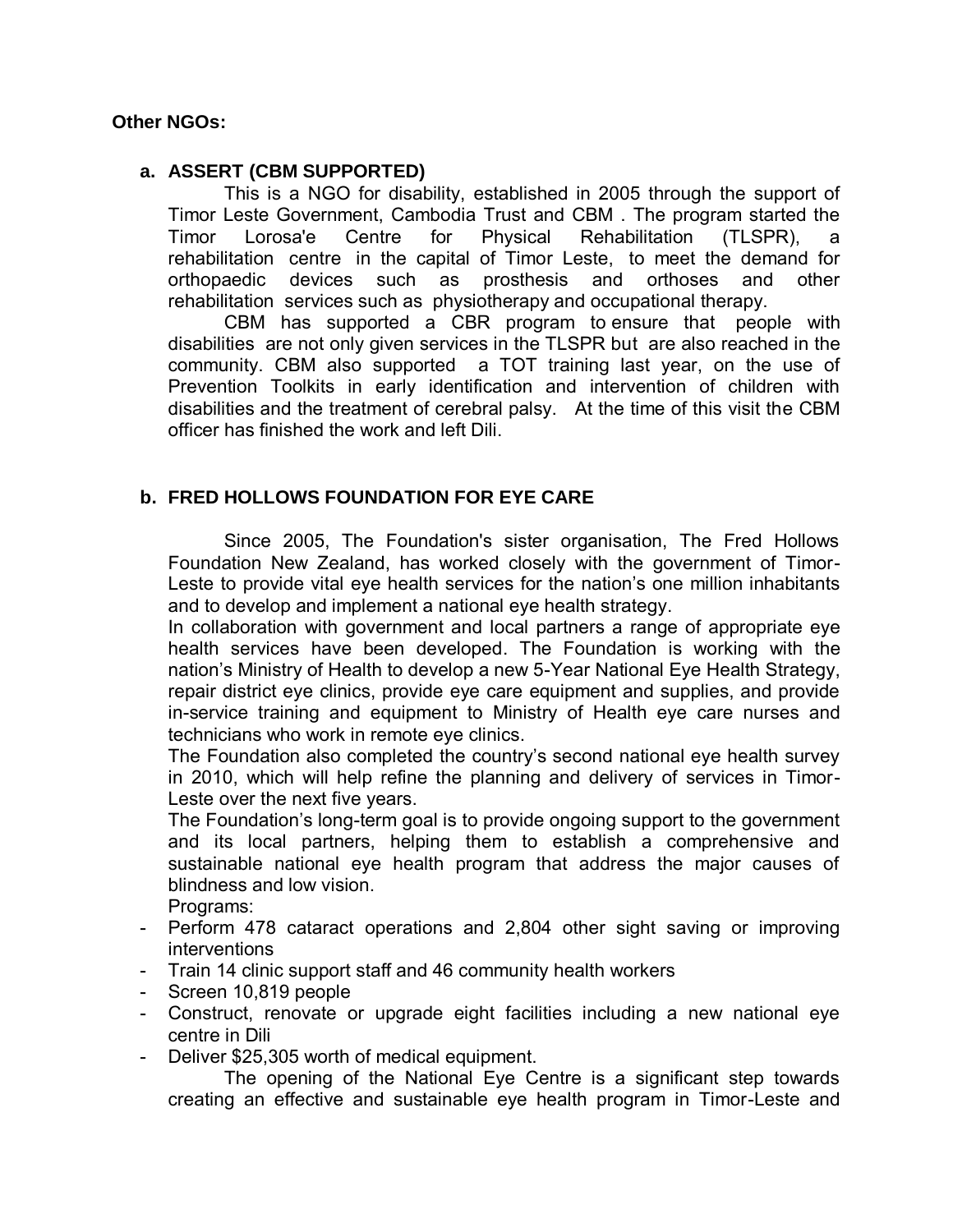provides a major resource to the nation's government to assist with the development of a comprehensive health infrastructure.

#### **c. KLIBUR DOMIN (KD) FOR TUBERCULOSIS AND COMMUNITY BASED REHABILITATION (CBR)**

 facility in the village of Tibar and called it Klibur Domin, which in the local dialect In the year 2000 Ryder-Cheshire Australia established a health care means *Sharing Love.* 

 KD is involved in outreach programs where staff members are transported into the districts to serve rural communities through education, TB and Malaria testing and other medical and support services including community based rehabilitation.

#### **SUMMARY:**

#### **Ear and Hearing Health Care**

- There are no data on the prevalence of ear disease and hearing impairment in Timor Leste. During first-hand clinical consultation work, I found a lot of cases with chronic middle ear infections and perforated ear drums, blocking cerumen in school children and hearing loss in the aged.
- Health services in terms of human resorces, infrastructure as well as programs for ear disease and hearing impairment are very minimal in this new country. –
- There is not one ENT specialist doctor in the country other than one Cuban ENT specialist at the National Hospital.
- One general physician is at the moment a third year resident in ENT specialization program of the Universitas Udayana in Bali, Indonesia.
- There is no National Program for prevention of deafness and hearing impairment, no national policy for ear and hearing health care or law regarding environmental noise.
- There is a sporadic program for primary ear care (training of nurses and special ENT nurse) and ear surgery sessions by visiting teams from Australia at the Bacau hospital in the Eastern part (RACS/ ATLASS team)
- Some WHO material for training has been translated into Tetun language by the primary ear care program in Bacau. This can be used for future training programs.

#### **Hearing Aid Fitting Services**

- There is no audiologist nor speech therapist in the country.
- There are three audiometrists/ audology technicians, one each at the Dili national hospital ENT clinic, the Bacau hospital clinic, and the Aileu parish clinic.
- There is no service for hearing aid fitting, even at the capital city Dili.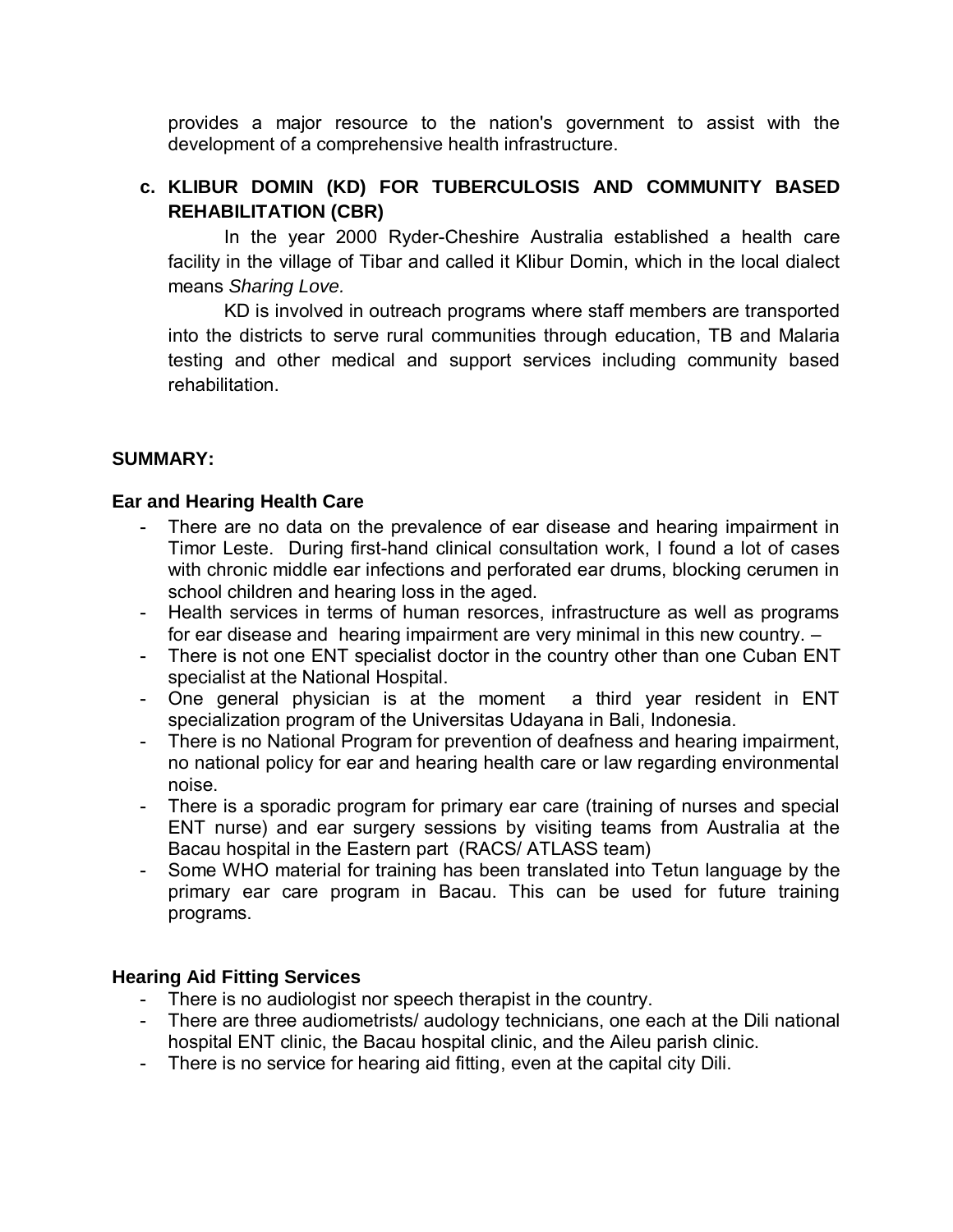- A small program at the Aileu Uma Ita Nian Clinic fits hearing aids by a trained nurse, mostly in the aged, in personal cooperation with an audiologist in Melbourne.

#### **Ear and hearing education and CBR**

- - Only one small institution, the AGAPE school for the Deaf , under leadership of a Phillippino special teacher and assistants, giving education and livelihood training for around 30 deaf children and adults.
- - In the past CBM has supported ASSERT, a NGO working for the disabled. This NGO is promoting CBR program. At th time of visit, there is no staff of CBM present in Dili.

#### **RECOMMENDATIONS:**

- a. Basic population data research, for cause and magnitude of ear disease and hearing impairment in the population, using the WHO survey protocol, by the MoH who showed interest in undertaking this, suggested seeking support of WHO Timor Leste country office, and technical support from a Sound Hearing 2030 consultant.
- b. Human resource capacity building by Training of Trainers (TOT) of allied health personnel is crucial (using the WHO material that have partly bn translated into Tetun language):
	- 1. Intermediate level : particularly for the 400 newly graduated general doctors distributed though out all Districts and Specialist ENT nurses
	- 2. Basic level: for health workers in the Community Health Centres and Health Posts.
- c. Assessment of basic equipment and essential drugs needed in the country
- d. Forming a National Committee for prevention of ear disease and hearing impairment is not possible, due to limited human resources. But instead, a Strategic Plan Workshop for sustainable community ear and hearing health to be initiated including focal persons of the MoH and all stakeholders, with expertise from Sound Hearing 2030 consultant and or neighboring National Committees (Indonesia and Phillipines)
- e. To trigger pro-active programs, focal persons to join in Sound Hearing 2030 meetings in the future.
- f. Since Eye care services are in place by the Fred Hollows Foundation, maybe a combined eye and ear care service program can be advocated in future.

 **Jakarta, 8th April 2014 Dr Bulantrisna Djelantik**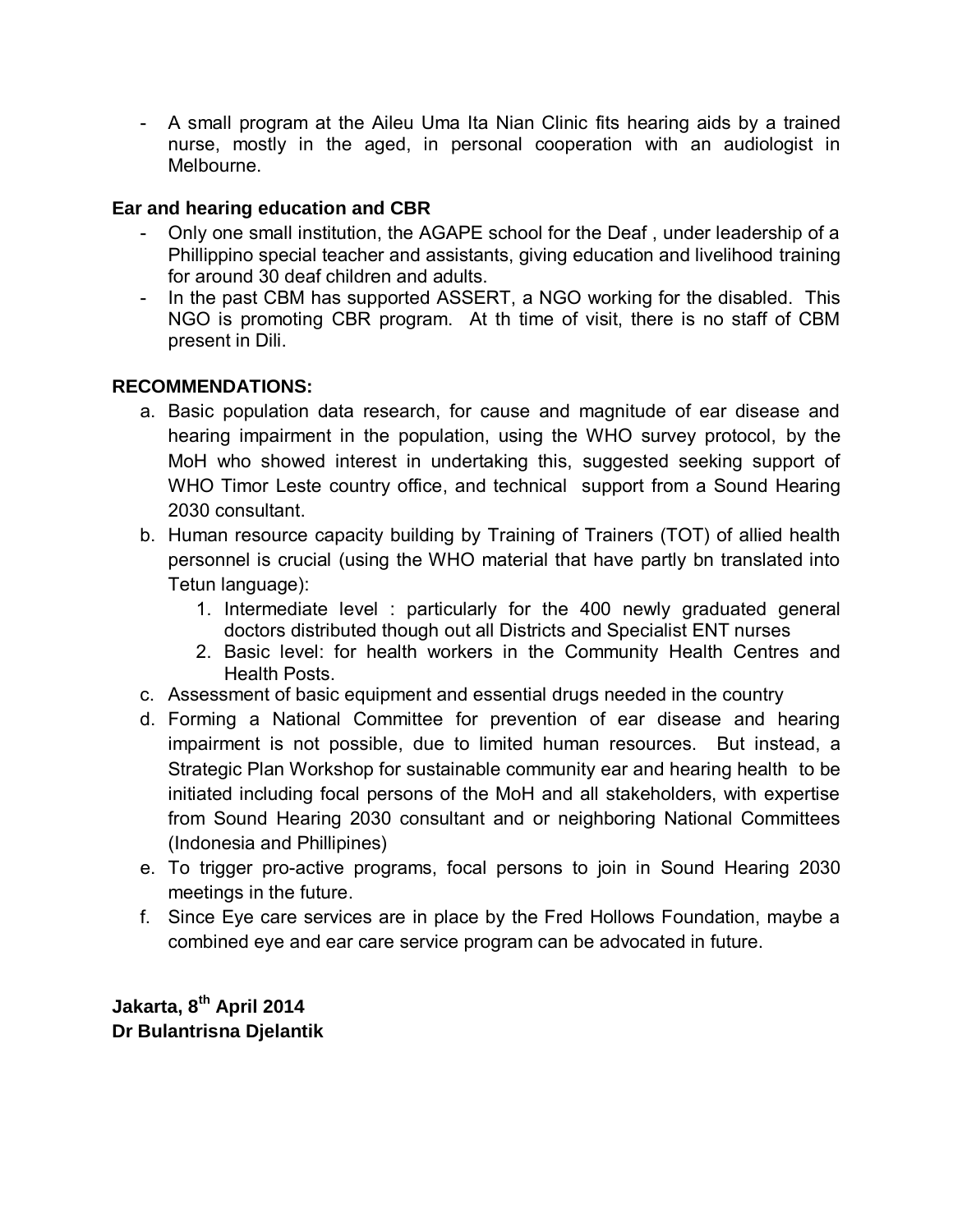#### **PHOTOS**





**Uma Ita Nian catholic Clinic Aileu** 

**Ear check in an elementary school , Aileu** 



**A community health worker at the Uma Ita Nian clinic, Aileu** 



**With ENT nurse Maria at Nat Hospital Dili** 



**With Dr Eric Vreede. ATLASS at Nat. Hosp Dili**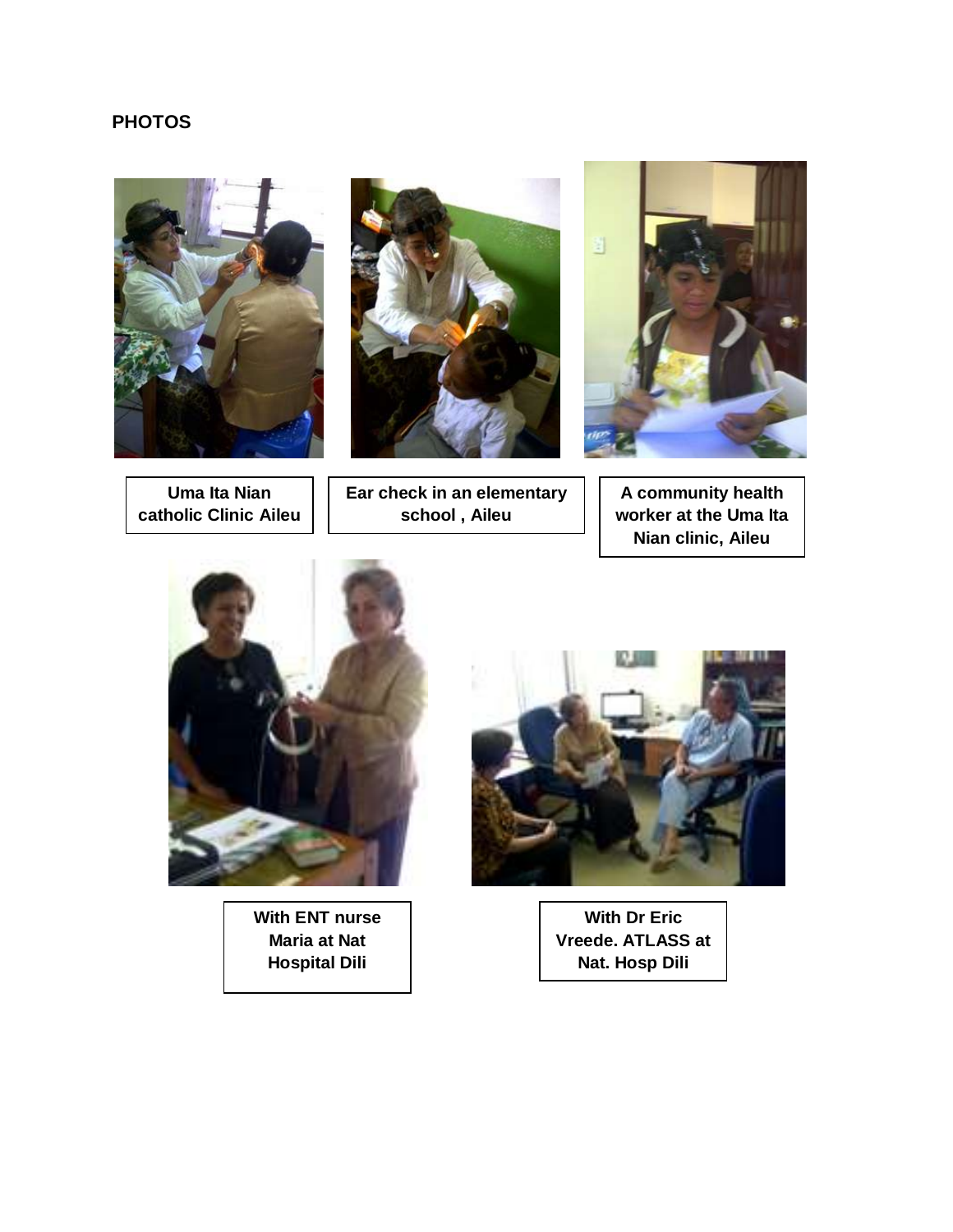

#### Aktividade 2

Sa'ida mak haree bainhira ita ezamina aurikula?

lta presiza hili parseiru ida no ezamina aurikula no parte ne'ebé haleu aurikula.<br>Marka tuir ita nia descobertas ibn lista tui moi Marka tuir ita nia descobertas iha lista tuir mai.

| Ezaminasaun ba aurikula<br>Iha ka lae infeksaun kulit ruma iha tilun ka iha aurikula? | Tilun<br>Karuk |     | <b>Tilun Loos</b> |     |
|---------------------------------------------------------------------------------------|----------------|-----|-------------------|-----|
|                                                                                       | sim            | lao | sim               | lae |
| Aurikula bubu ka inflamadu?                                                           |                |     |                   |     |
| Iha ka lae kanek ruma iha aurikula?                                                   |                |     |                   |     |
| Iha ka lae "ku'ak" kiik-oan ida iha aurikula?                                         |                |     |                   |     |
| Ku'ak ne'e iha infeksaun ka lae?                                                      |                |     |                   |     |
| Aurikula ne'e deformadu ka lae?                                                       |                |     |                   |     |
| lha ka lae fisur ruma iha aurikula?                                                   |                |     |                   |     |
| lha ka lae buat la normal ruma ne'ebé ita la hatene buat                              |                |     |                   |     |
| <b>FAIR RW ROW ROOM OF STARTING</b>                                                   |                |     |                   |     |



**Translated WHO training Modules at the Bacau Priamry Ear Care Project 2012-2013**